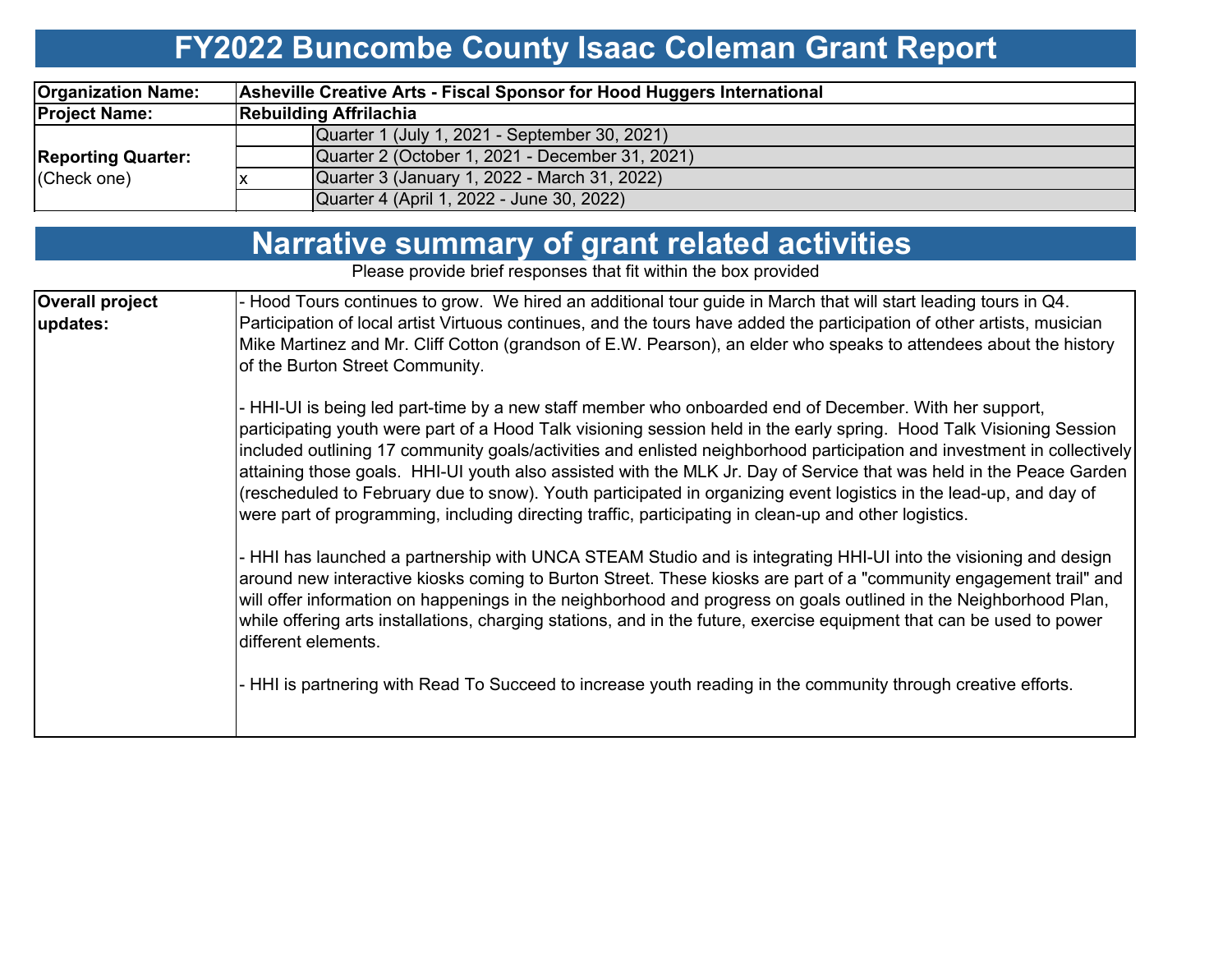| <b>Activities related to</b><br>increasing equity,<br>diversity and inclusion: | - DeWayne Barton is serving on the newly formed Community Reparations Commission for the City of Asheville,<br>which is charged with developing recommendations to be presented to the City Council and County Commission.<br>DeWayne was presented with the John Cram Arts Leadership award in acknowledgement of his "tireless<br>commitment to keeping the arts at the heart of our community through his work on the Burton Street Community<br>Peace Gardens, Hood Huggers and numerous other projects."                                                                                                                                                                                                                                                                            |
|--------------------------------------------------------------------------------|------------------------------------------------------------------------------------------------------------------------------------------------------------------------------------------------------------------------------------------------------------------------------------------------------------------------------------------------------------------------------------------------------------------------------------------------------------------------------------------------------------------------------------------------------------------------------------------------------------------------------------------------------------------------------------------------------------------------------------------------------------------------------------------|
|                                                                                | - DeWayne continues to spearhead efforts with NC DOT and their Office of Civil Rights to increase opportunities for<br>black business owners and individuals to contract with the upcoming I-26 project (and other opportunities).<br>- Scaling the CAP model has found new focus in the launch of the Blue Note Junction project, a brick-and-mortar<br>destination in the Burton Street neighborhood that will support the physical, emotional and economic health of the<br>BIPOC community. HHI has formed the beginnings of a Blue Note Junction Advisory Committee, which invites the<br>time, talent and treasure of neighborhood residents, experts in fundraising, communications and strategic planning, to<br>guide the process and introduce a mechanism for accountability. |
| Activities related to<br>increasing operational<br>excellence:                 | With leadership from HHI's COO, the following new systems have been undergoing continued development for<br>increased institutional excellence:<br>- HHI's COO is a participating in AVL Pathways To Growth - a program of Interise and their "Streetwise MBA Class"<br>- All HHI staff who work with youth are completing the Darkness To Light training (D2L.org) which is designed to help<br>prevent child abuse, specifically child sexual abuse<br>- In January, HHI hosted our first annual staff retreat foscused on building cohesion and strategies for increasing<br>earned revenue and teamwork.<br>DeWayne continues to be an active fellow with the Appalachian Regional Commission's Leadership Institute.                                                                |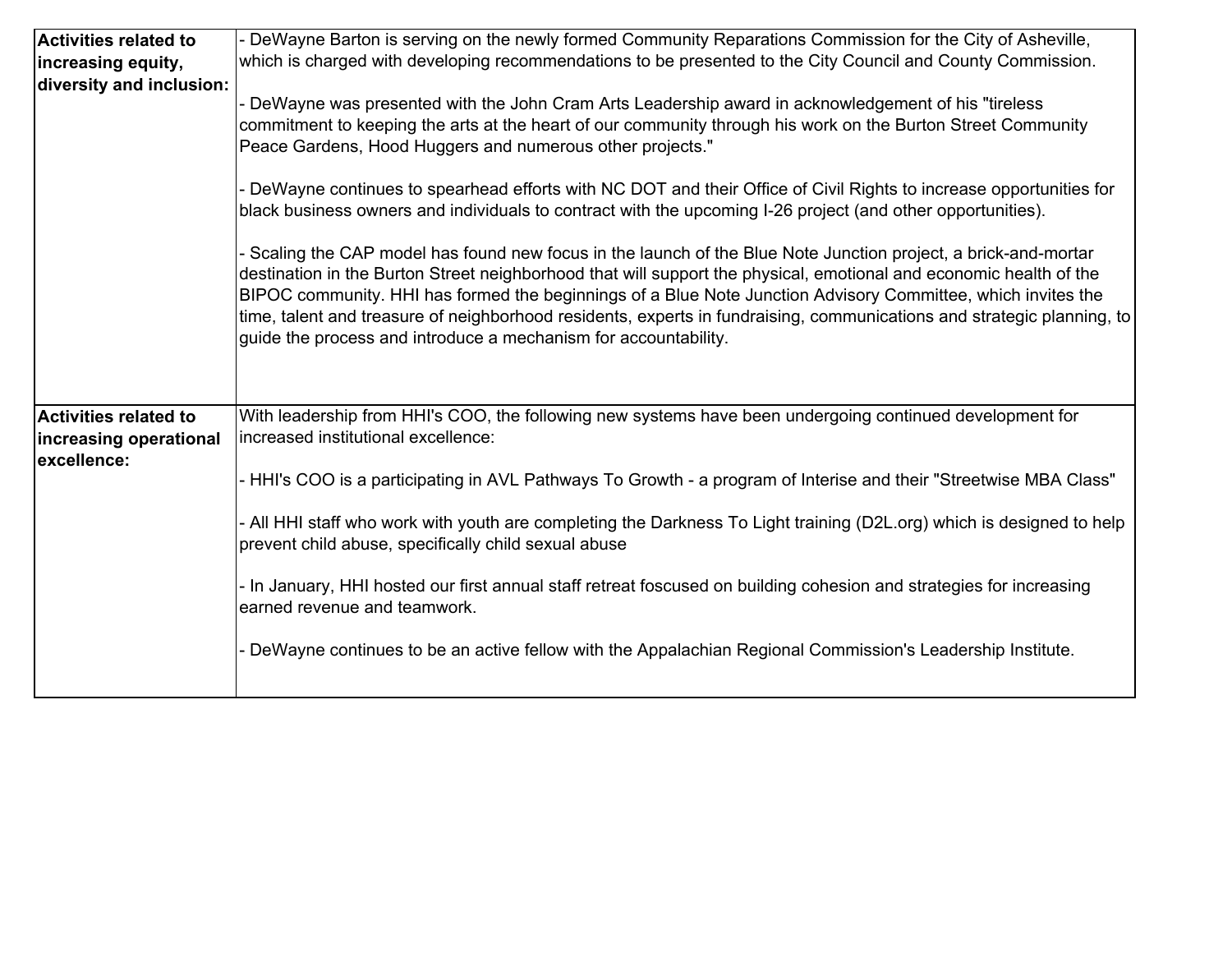### **FY2022 Buncombe County Isaac Coleman Grant Report**

| <b>Organization Name:</b> |    | Asheville Creative Arts - Fiscal Sponsor for Hood Huggers International |  |  |  |  |  |  |  |  |
|---------------------------|----|-------------------------------------------------------------------------|--|--|--|--|--|--|--|--|
| <b>Project Name:</b>      |    | <b>Rebuilding Affrilachia</b>                                           |  |  |  |  |  |  |  |  |
|                           |    | Quarter 1 (July 1, 2021 - September 30, 2021)                           |  |  |  |  |  |  |  |  |
| <b>Reporting Quarter:</b> | 10 | Quarter 2 (October 1, 2021 - December 31, 2021)                         |  |  |  |  |  |  |  |  |
| (Check one)               |    | Quarter 3 (January 1, 2022 - March 31, 2022)                            |  |  |  |  |  |  |  |  |
|                           |    | Quarter 4 (April 1, 2022 - June 30, 2022)                               |  |  |  |  |  |  |  |  |

### **Progress toward annual goals**

|                                                                             |                    | Please only include new data for the specific quarter |                  |                  |                  |                 |
|-----------------------------------------------------------------------------|--------------------|-------------------------------------------------------|------------------|------------------|------------------|-----------------|
| <b>Measure</b>                                                              | <b>Annual Goal</b> | <b>Quarter 1</b>                                      | <b>Quarter 2</b> | <b>Quarter 3</b> | <b>Quarter 4</b> | <b>Progress</b> |
| Number of youth participating in HHI-UI                                     | 275                | 73                                                    | 140              | 218              |                  | 431             |
| Number of volunteers in the Peace Gardens &<br>Market                       | 20                 | 31                                                    | 20               | 26               |                  | 77              |
| Number of volunteer hours in the Peace<br><b>Gardens &amp; Market</b>       | 40                 | 107                                                   | 73               | 63               |                  | 243             |
| Number of visitors to the gardens                                           | 920                | 531                                                   | 507              | 353              |                  | 1391            |
| Number of youth hires and a new driver to<br>supplement tour guide capacity | 3                  | $\mathbf 0$                                           |                  | 3                |                  | 4               |
|                                                                             |                    |                                                       |                  |                  |                  |                 |

#### **Comments:**

Hired additional driver. Hired 2 youth that graduated from HHI-UI to work part-time with the program.